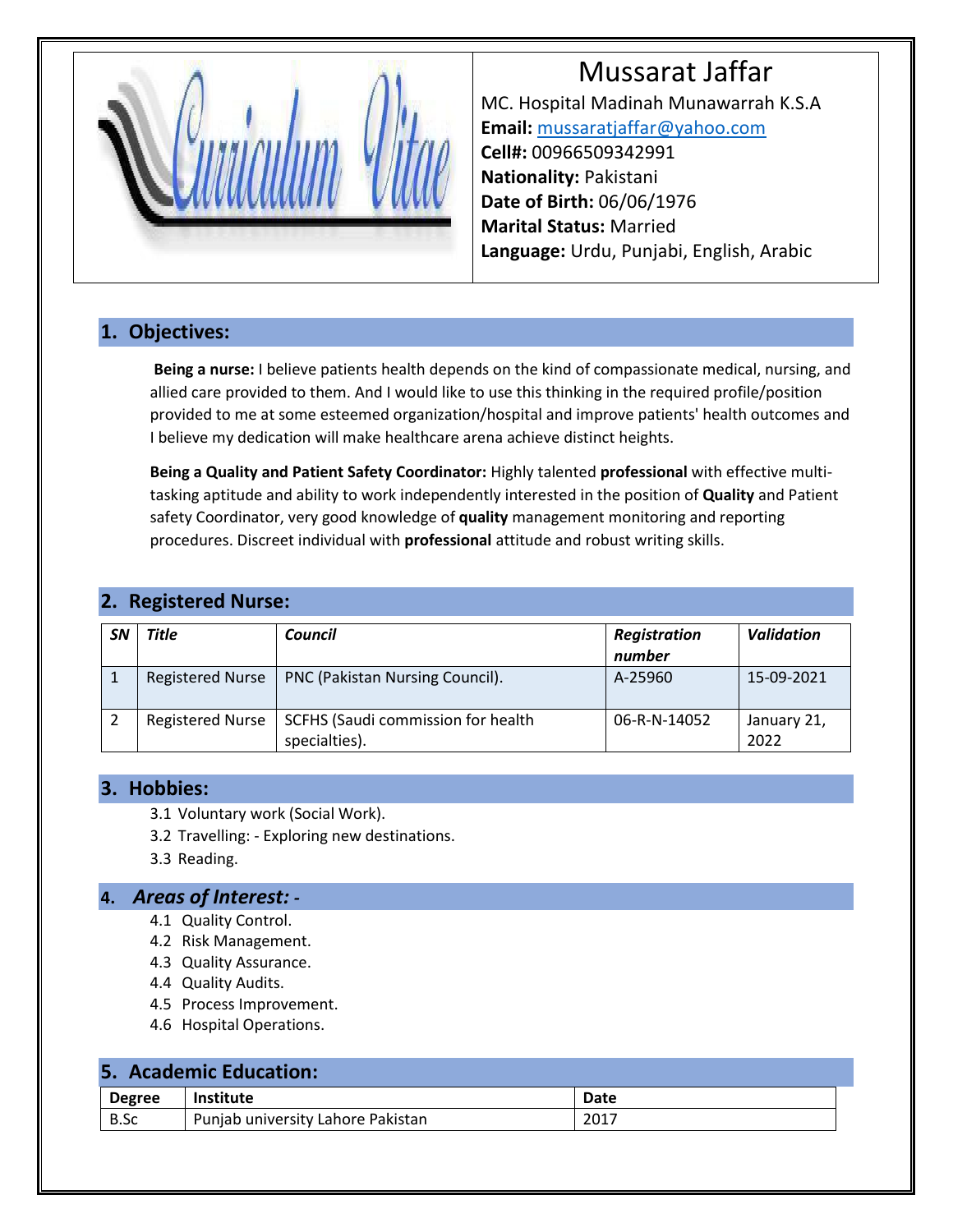### **6. Other Skills:**

- 6.1 Very Good bilingual communication skills (Arabic & English).
- 6.2 Excellent hold on Urdu and Punjabi language.
- 6.3 Computer literate (Microsoft program and internet).

|           | 7. Professional Qualification: |                 |                              |                                            |  |  |  |
|-----------|--------------------------------|-----------------|------------------------------|--------------------------------------------|--|--|--|
| <b>SN</b> | <b>Qualification</b>           | <b>Duration</b> | Year Of<br><b>Graduation</b> | <b>Board Of Graduation</b>                 |  |  |  |
|           | Diploma in General<br>Nursing. | Three years.    | <b>March 1995</b>            | Nursing Examination Board Punjab Pakistan. |  |  |  |
|           | Diploma in Midwifery           | One Year.       | September 1995               | Nursing Examination Board Punjab Pakistan. |  |  |  |
| 3         | Certificate in computer        | Two             | December 2003                | Unique Institute of Computer Sciences &    |  |  |  |
|           | application                    | months.         |                              | <b>Information Technology</b>              |  |  |  |

## **8. Experience:**

| Sn              | <b>Position</b>                                     | <b>Place</b>                                                   | <b>Department</b>                                             | <b>From</b> | To                      | <b>Duration</b>         |
|-----------------|-----------------------------------------------------|----------------------------------------------------------------|---------------------------------------------------------------|-------------|-------------------------|-------------------------|
| 1.              | <b>Staff Nurse</b>                                  | Alshiekh Hospital PK                                           | <b>Surgical And</b><br>Gynecology                             | 01/10/1995  | 30/04/1997              | 1year 6month.           |
| 2.              | <b>Charge Nurse</b>                                 | Mayo Hospital Lahore<br><b>PK</b>                              | Pediatric, Urology,<br>ICU, ENT, General<br>Surgical, Medical | 07/05/1997  | 31/10/2000              | 3years 6month           |
| 3.              | <b>Staff Nurse</b>                                  | PAMGH Al-Ula KSA                                               | Female Surgical<br>Ward &<br><b>Outpatient Dept</b>           | 11/01/2001  | 21/07/2003              | 2years 7month.          |
| 5.              | <b>Staff Nurse</b>                                  | PAMGH Al-Ula KSA                                               | Female Surgical<br>Ward                                       | 01/08/2005  | 19/03/2006              | 7month19 days.          |
| 6.              | OBS/Gyne<br><b>Head Nurse</b>                       | MCH (maternity and<br>children hospital)<br><b>Madinah KSA</b> | <b>Antenatal Ward</b>                                         | 20/03/2006  | 01/11/2009              | 3years<br>7month10days. |
| 7.              | <b>Nursing</b><br>Quality<br>Coordinator            | MCH (maternity and<br>children hospital)<br>Madinah KSA        | <b>Nursing</b><br>Administrative<br>Office                    | 02/11/2009  | 28/04/2014              | 4years 5month           |
| 8.              | <b>Nursing</b><br>Supervisor                        | MCH (maternity and<br>children hospital)<br>Madinah KSA        | <b>Nursing</b><br>administrative<br>office                    | 29/04/2014  | 07/12/2014              | 7month 8Days.           |
| 9.              | HHC (Home<br>Health Care)<br><b>Head Nurse</b>      | MCH (maternity and<br>children hospital)<br>Madinah KSA        | <b>HHC Department.</b>                                        | 08/12/2014  | 12/03/2018              | 3years 3month5<br>days. |
| 10<br>$\bullet$ | QPS (Quality<br>& Patient<br>Safety<br>Coordinator) | MCH (maternity and<br>children hospital)<br>Madinah KSA        | <b>QPS Department</b>                                         | 13/03/2018  | Working till<br>to date | 3 years                 |

#### **9. Current Job:**

- 9.1 **Job Title:** Quality and Patient Safety Coordinator
- 9.2 **Job Responsibilities:**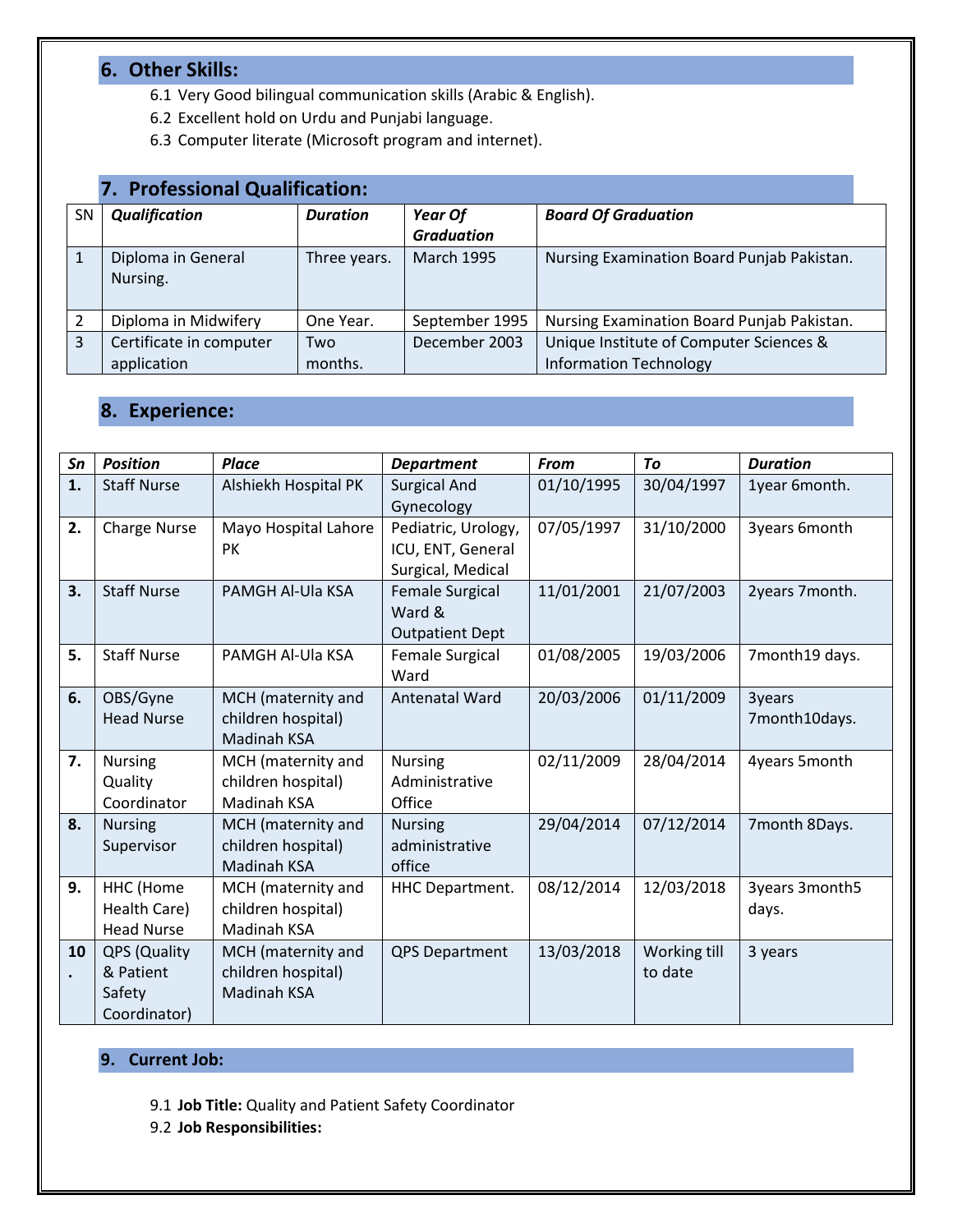- 9.2.1 serves as an expert RESOURCE TO ALL DEPARTMENTS divisions and units, hospital and ambulatory and to establish committees in all areas relating to quality improvement.
- 9.2.2 Collaborates with all levels of the administrative services to:
	- 9.2.2.1 provide functional guidance and coordinate the quality improvements initiatives with the assigned departments, sections or units.
	- 9.2.2.2 Establish priorities for investigation of problems area based on the degree of adverse impact on performance/services that can be expected if the problem remains unsolved.
	- 9.2.2.3 Facilitate implementation and maintenance of technical guidelines and framework within which quality of care/service is evaluated.
	- 9.2.2.4 Provides educational and technical assistance to committee and departments in the meeting their Quality Improvement Objectives.
	- 9.2.2.5 Administers and monitors the multidisciplinary management program to include the team formation the multidisciplinary management program, to include the team formation, objective, determination, team development and reporting on compliance and achievement.
	- 9.2.2.6 Monitor and upkeep the policy and procedure program hospital wide, to ensure validity and compliance with international and organizational standards and trends.
	- 9.2.2.7 Performs time motion studies as needed and assigned by head of Quality Management, to assist reengineering of processes, space, job description and/or budgetary allocations.
	- 9.2.2.8 Performs any related tasks as requested within his/her realm of ability.

#### **10. Trainig Courses:**

| SN  | <b>Title</b>                                                                                           | <b>Dates</b>  |
|-----|--------------------------------------------------------------------------------------------------------|---------------|
| 1.  | <b>Orientation Program In Infection Control Policies</b>                                               | 06/01/2010    |
| 2.  | Quality Improvement Project Attendance                                                                 | 09/05/2010    |
| 3.  | <b>Attended Lecture Quality Day</b>                                                                    | 09/05/2010    |
| 4.  | Introduction To Quality                                                                                | 09/05/2010    |
| 5.  | Occurrence Variance Report OVR                                                                         | 09/05/2010    |
| 7.  | Participation In Prepare Policies And Procedures (From Hospital Director)                              | 07/07/1431    |
| 8.  | Diploma Program Quality Management and Health Institutions                                             | DECEMBER 2013 |
| 9.  | <b>Quality Management Workshop (JCI)</b>                                                               | 08-12/01/2013 |
| 10. | Medication Management Workshop(JCI)                                                                    | 09-11/02/2013 |
| 11. | Assessment Of Patient Workshop (JCI)                                                                   | 29/12/2012    |
| 12. | Workshop of Joint Commission International Accreditation Training Course in<br>Infection Control (JCI) | 10-14/03/2012 |